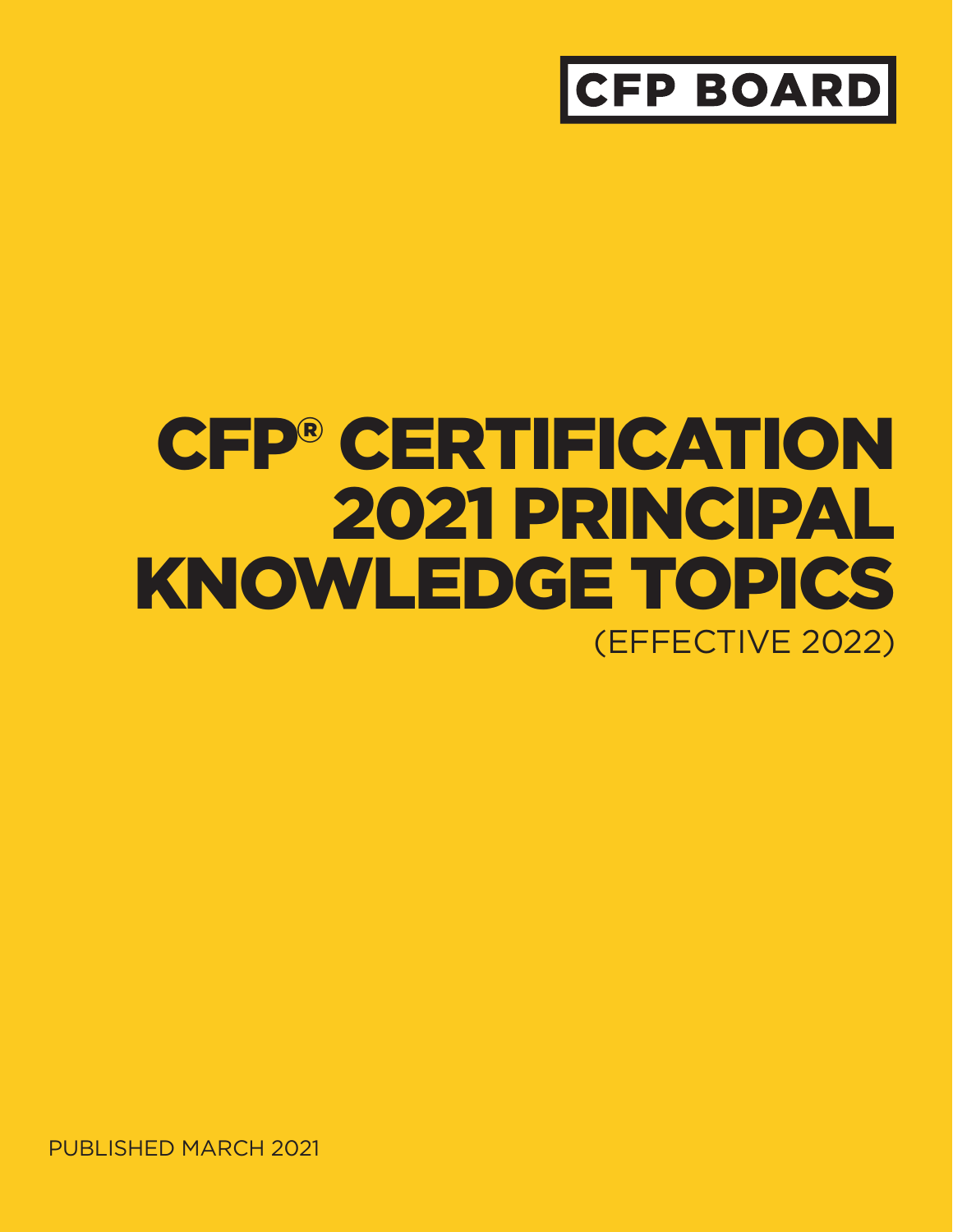### 2021 PRINCIPAL KNOWLEDGE TOPICS (70)

The following Principal Knowledge Topics are based on the results of CFP Board's 2021 Practice Analysis Study.

The Principal Knowledge Domains will serve as the blueprint for the March 2022 CFP® Certification Examination and subsequent administrations of the exam. Each exam question will be linked to one of the following Principal Knowledge Topics, in the approximate percentages indicated following the domain headings.

The Principal Knowledge Topics also serve as a curricular framework for CFP Board's education coursework requirement and the topics CFP Board accepts for continuing education credit.



#### EIGHT PRINCIPAL KNOWLEDGE DOMAINS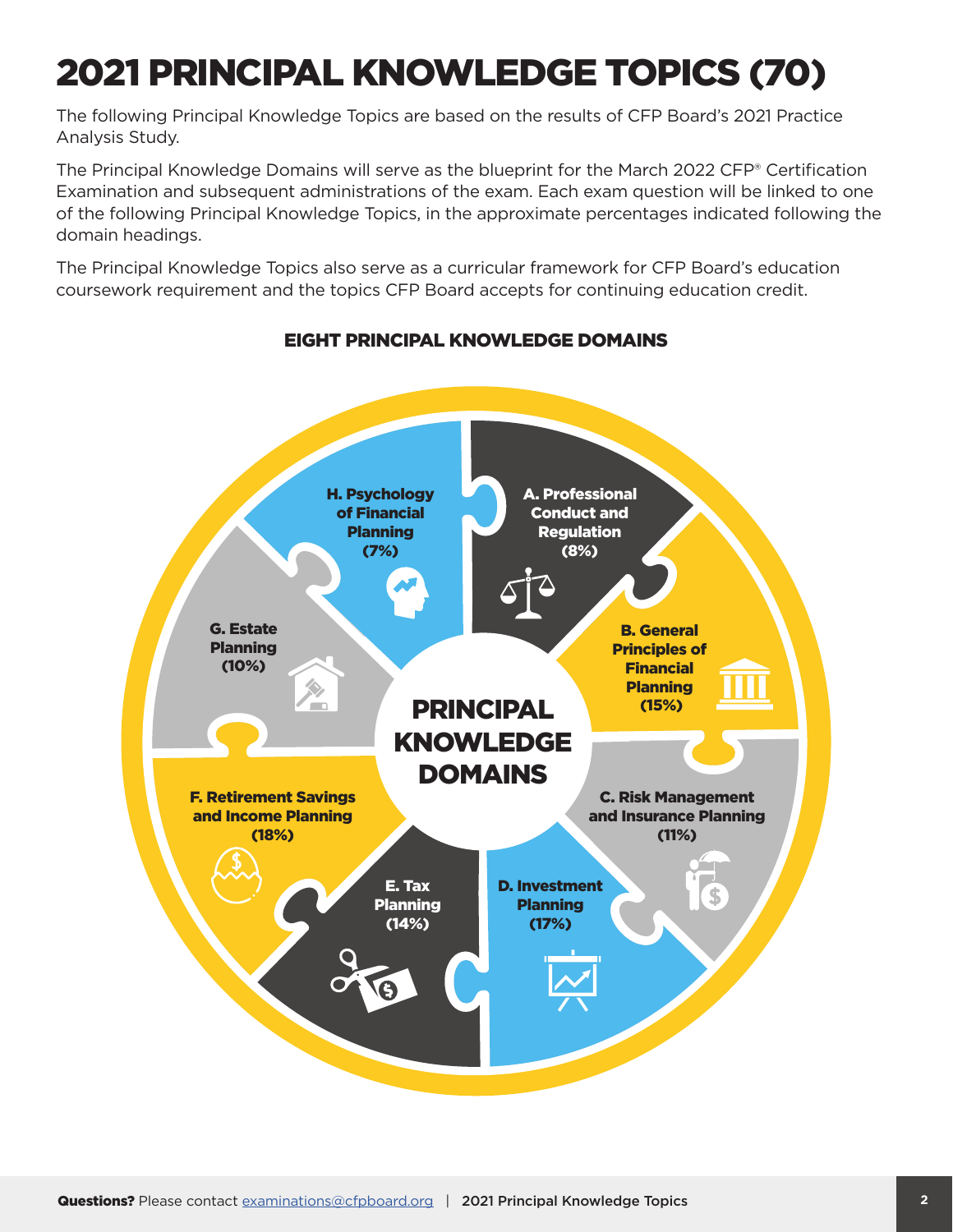### 2021 PRINCIPAL KNOWLEDGE TOPICS

### A. PROFESSIONAL CONDUCT AND REGULATION

- A.1 CFP Board's Code of Ethics and Standards of Conduct
- A.2 CFP Board's Procedural Rules
- A.3 Function, purpose, and general structure of financial institutions
- A.4 Financial services regulations and requirements
- A.5 Consumer protection laws
- A.6 Fiduciary standard and application

#### B. GENERAL PRINCIPLES OF FINANCIAL PLANNING

- B.7 Financial planning process
- B.8 Financial statements
- B.9 Cash flow management
- B.10 Financing strategies and debt management
- B.11 Economic concepts
- B.12 Time value of money concepts and calculations
- B.13 Education needs analysis
- B.14 Education savings vehicles
- B.15 Education funding
- B.16 Gift/income tax strategies



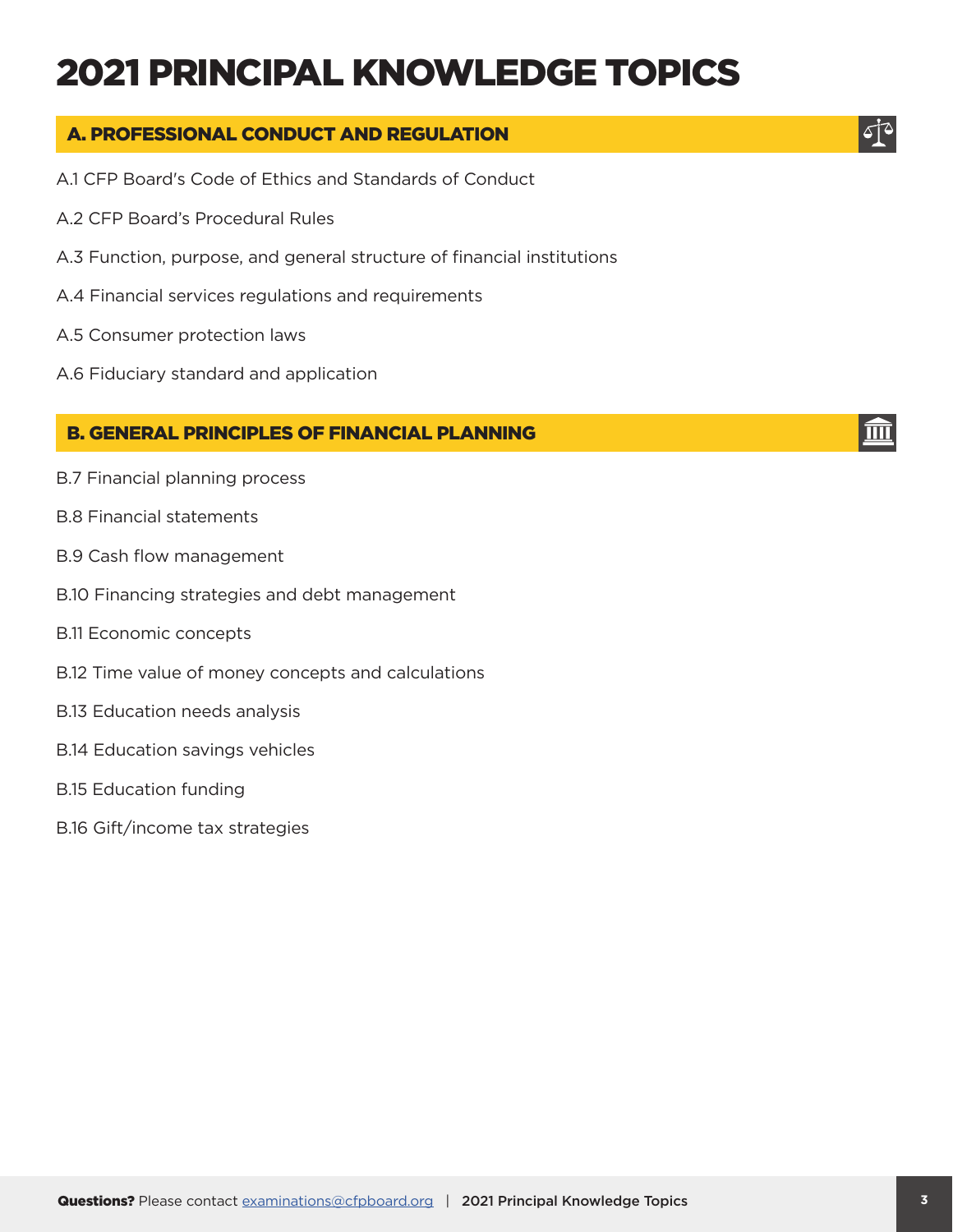#### C. RISK MANAGEMENT AND INSURANCE PLANNING

- C.17 Principles of risk and insurance
- C.18 Analysis and evaluation of risk exposures
- C.19 Health insurance and health care cost management (individual and group)
- C.20 Disability income insurance (individual and group)
- C.21 Long-term care insurance and long-term case planning (individual and group)
- C.22 Qualified and Non-Qualified Annuities
- C.23 Life insurance (individual and group)
- C.24 Business owner insurance solutions
- C.25 Insurance needs analysis
- C.26 Insurance policy and company selection

#### D. INVESTMENT PLANNING

- D.27 Characteristics, uses and taxation of investment vehicles
- D.28 Types of investment risk
- D.29 Market cycles
- D.30 Quantitative investment concepts and measures of investment returns
- D.31 Asset allocation and portfolio diversification
- D.32 Bond and stock valuation concepts
- D.33 Portfolio development and analysis
- D.34 Investment strategies
- D.35 Alternative investments and liquidity risk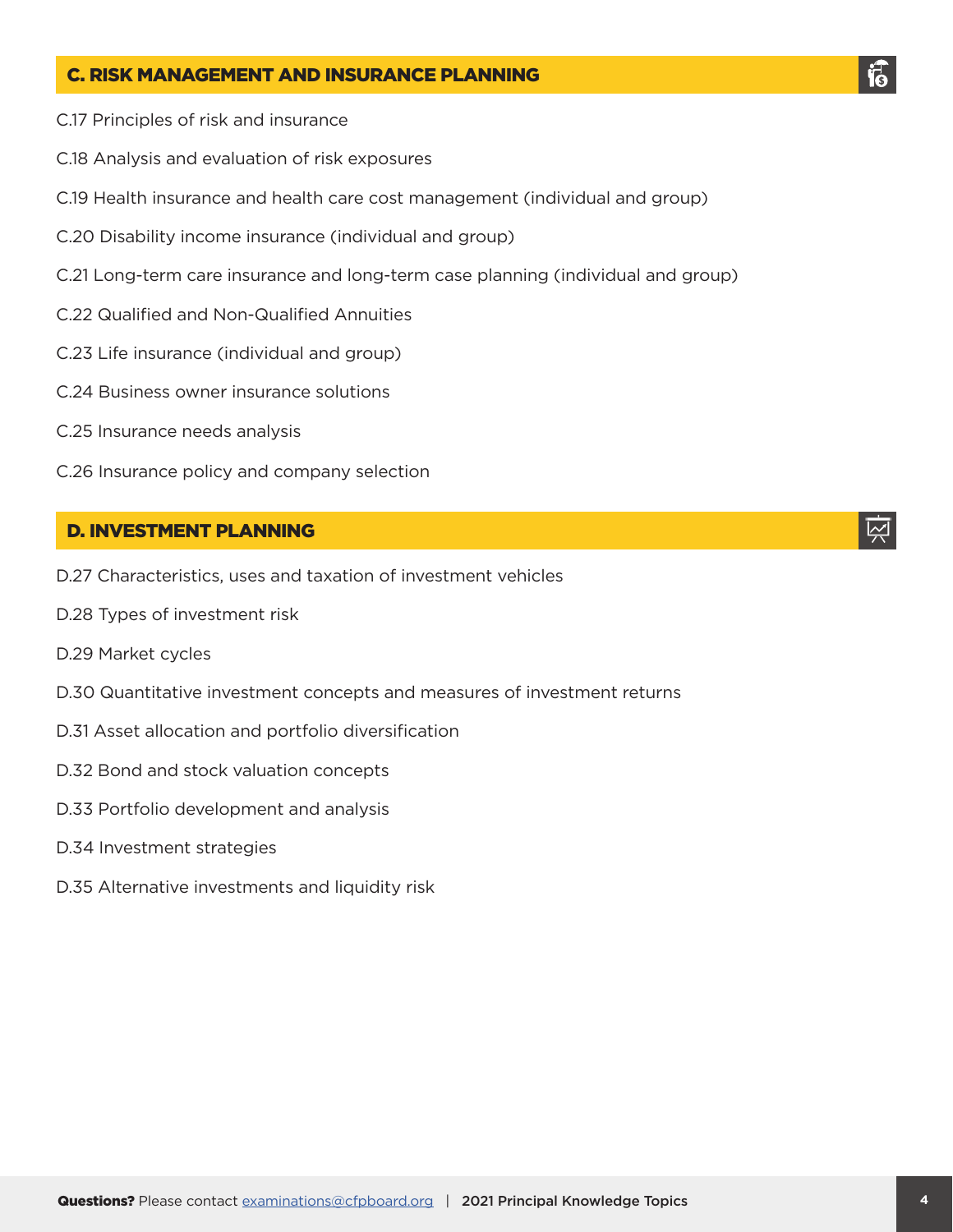#### E. TAX PLANNING

- E.36 Fundamental and current tax law
- E.37 Income tax fundamentals and calculations
- E.38 Characteristics and income taxation of business entities
- E.39 Income taxation of trusts and estates
- E.40 Tax reduction/management techniques
- E.41 Tax consequences of property transactions
- E.42 Tax implications of special circumstances
- E.43 Charitable/philanthropic contributions and deductions

#### F. RETIREMENT SAVINGS AND INCOME PLANNING

- F.44 Retirement needs analysis
- F.45 Social Security and Medicare planning
- F.46 Eldercare and special needs planning
- F.47 Types of retirement plans
- F.48 Qualified plan rules and options
- F.49 Non-qualified plan rules and options
- F.50 Key factors affecting plan selection for businesses
- F.51 Distribution rules and taxation
- F.52 Retirement income and distribution strategies
- F.53 Business succession planning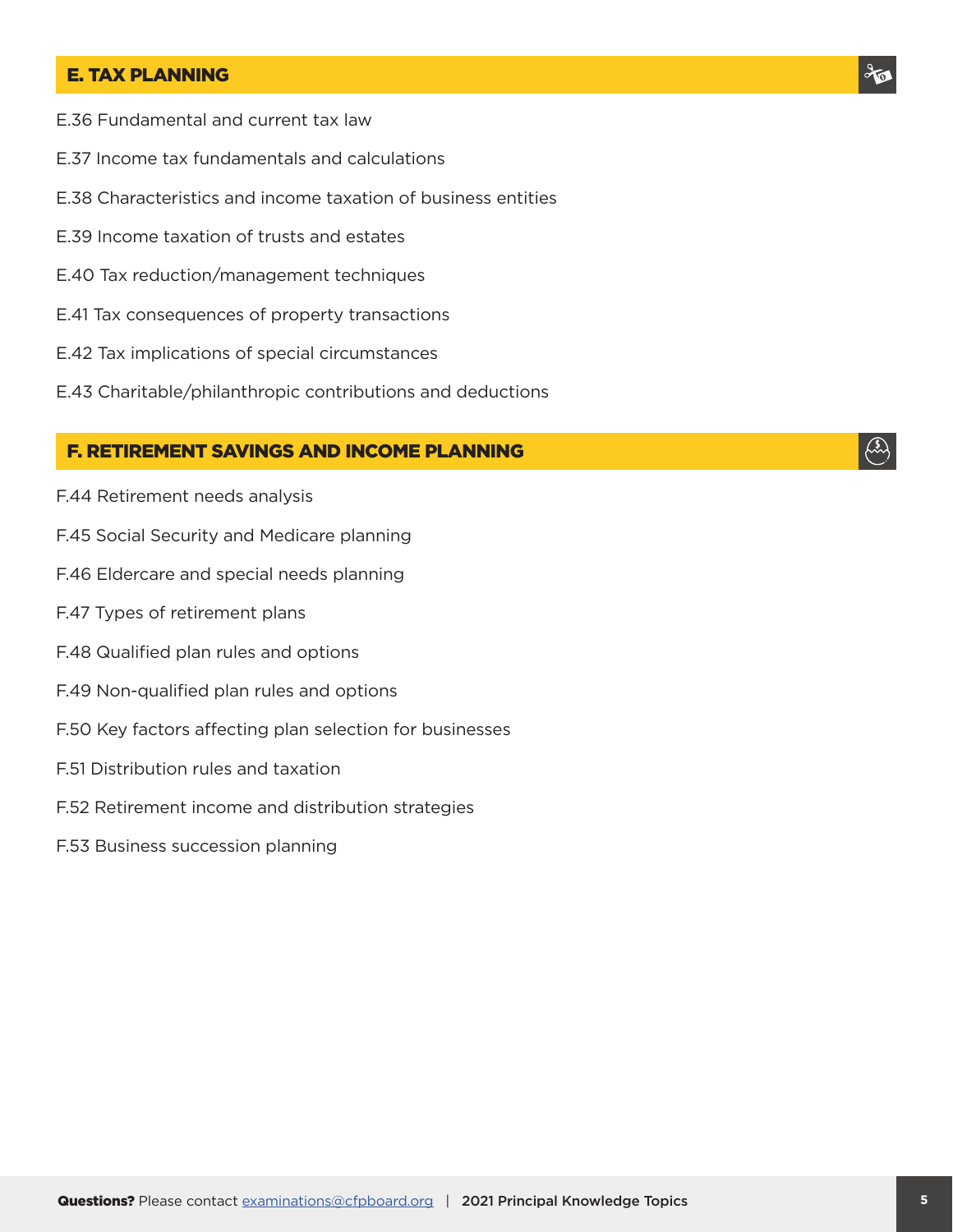#### G. ESTATE PLANNING

- G.54 Property titling and beneficiary designations
- G.55 Strategies to transfer property
- G.56 Estate and incapacity planning documents
- G.57 Gift, estate, and GST tax compliance and calculation
- G.58 Sources for estate liquidity
- G.59 Types, features, and taxation of trusts
- G.60 Marital deduction
- G.61 Intra-family and other business transfer techniques
- G.62 Postmortem estate planning techniques
- G.63 Planning for divorce, unmarried couples and other special circumstances
- G.64 Planning for special needs and circumstances

#### H. PSYCHOLOGY OF FINANCIAL PLANNING

- H.65 Client and planner attitudes, values, biases
- H.66 Behavioral finance
- H.67 Sources of money conflict
- H.68 Principles of counseling
- H.69 General principles of effective communication
- H.70 Crisis events with severe consequences